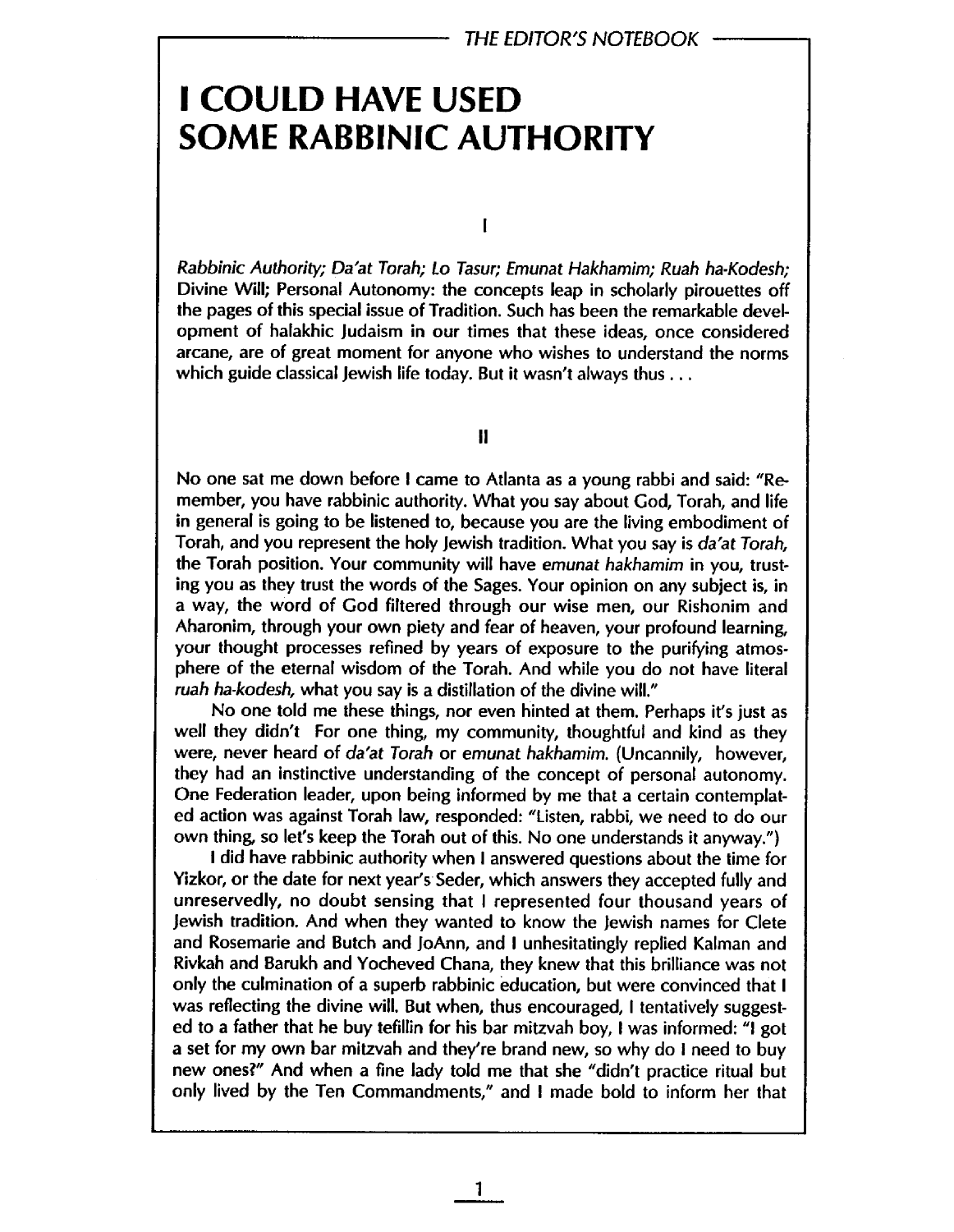## THE EDITOR'S NOTEBOOK

Shabbat was the fourth of the ten, she was mildly surprised and said politely but firmly, "Are you absolutely sure?"

No one really suspected I had ruah ha-kodesh except Joe the chronic gambier, who called me one Erev Yom Kippur with his own awesome concern: the World Series was approaching and would I please pick the winner for him? "But Joe," I would protest, "you're risking hundreds of dollars on the word of someone who is not an expert in these things." Joe, overcome by genuine emunat hakhamim and convinced that I had a direct line, would insist: "Listen, rabbi, whatever you pick, I'm ready to lay money on it." For four years running, in an amazing display of rabbinic mazal, I picked winners, and Joe would happily give ten percent of his earnings to the Shul, informing one and all that his rabbi truly possessed the divine spirit. For him I was the very model of a modern rabbinic authority, wrapped in a mantle of da'at Torah and crowned by the divine wil. During those years, in ecstatic fulfillment of the Biblical 10 tasur, he would do anything I asked of him. But vayehi hayom and the fifth year rolled around, and because of a big rally by the wrong team in the bottom of the ninth inning of the seventh game, my Shul lost its ten percent and I lost my ruah ha-kodesh.

At births, bar mitzvahs, weddings, and funerals, mine was the unquestioned da'at Torah. In sickness and domestic crisis I was their pipeline to the Holy One. But when it came to life's major decisions-how to raise the children, how much tzedakah to give and where to give it, where to send a child to school, how to live life as a Jew-it was, "Rabbi, we love you, but the Torah was for then, and this is now."

When I spoke about anti-Semitism, I was their halakhic decisor, but when I asked why black athletes are called Isaiah and Jewish children are called Lucas, I was their very young rabbi who would some day mature.

When I taught about our glorious past, they had faith in my every word, but when I suggested that without Torah living we may not have a future, I was out of touch with the present.

When I supported the State of Israel in its tribulations, I was the voice of Jewish authority, but when, one Pesach, I inquired from the pulpit why the church across the street was overfowing on that Easter Sunday while we had fifteen people for our Yom Tov davening, I was being impractical and Utopian.

i could have used some rabbinic authority in those days.

## II

That was a long time ago, the fifties and sixties, and many things have changed since then: the community today is more serious, more learned, more lewishly sophisticated; their questions deal with mikveh and niddah and eruv and muktzeh and business ethics and birth control and even questions about the meaning of talmudic passages; they inquire about yeshivot to which to send their children who are now named Yosef and Rachel and Meir and Leah; and I no longer have to complain about Easter Sundays, because there are four hundred people in Shul every Shabbos; and there are day schools, plus a high-school, plus a kollel. But certain things remain the same. They are stil not concerned